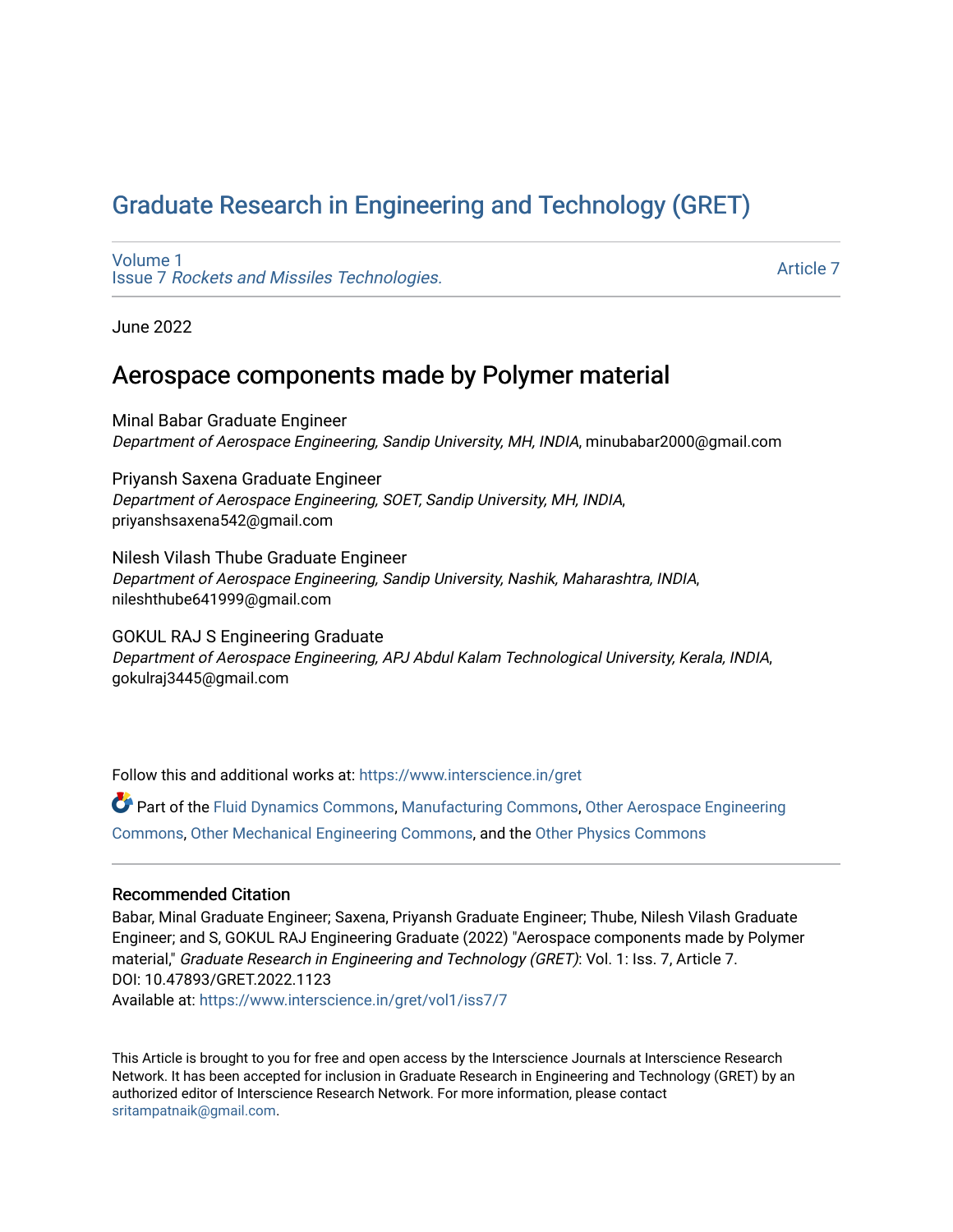# Aerospace components made by Polymer material

# Cover Page Footnote

Authors would like to thank Professor Shiva Prasad U for his encouragement given in doing this work.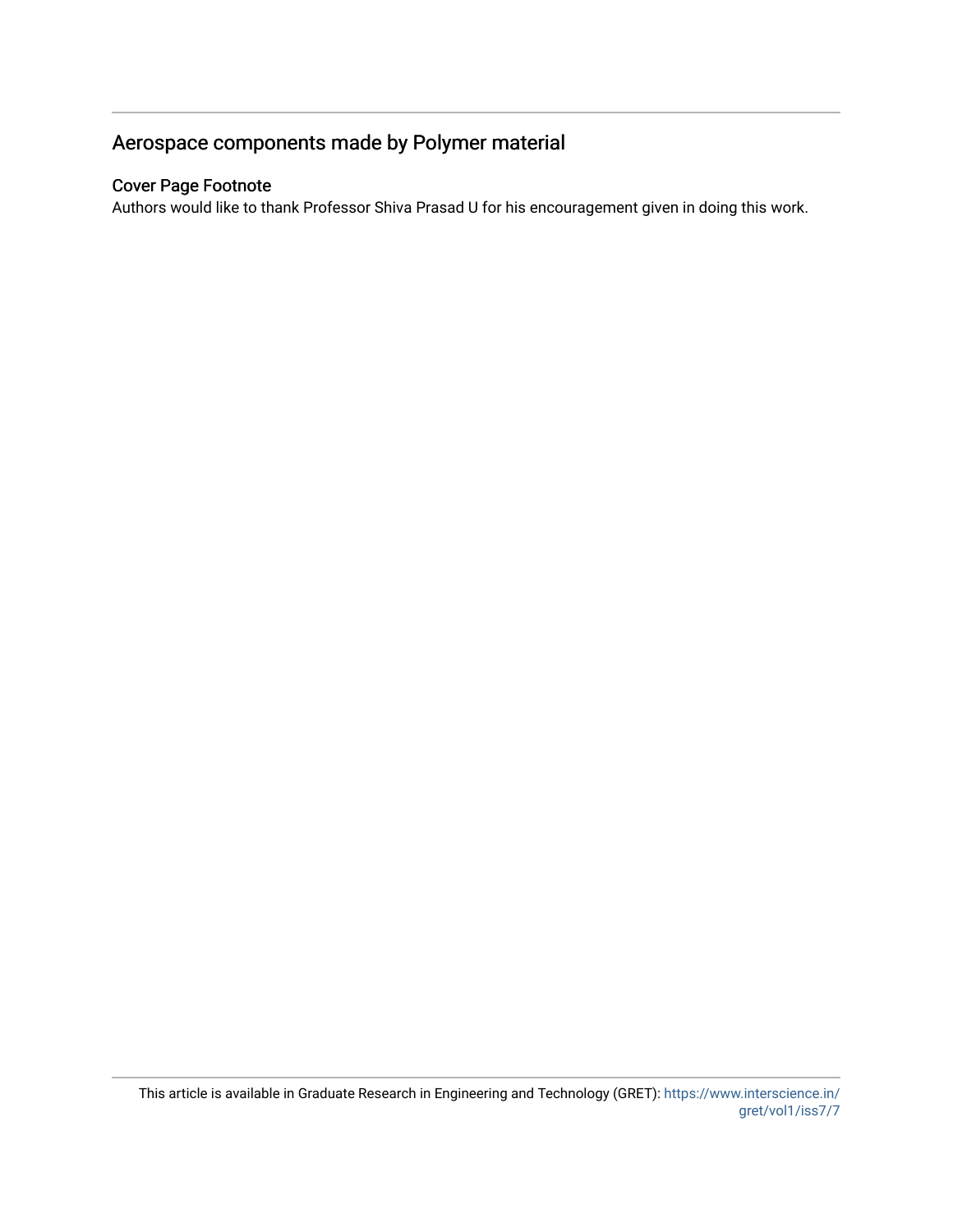# **Aerospace components made by Polymer material**

<sup>1</sup>Minal Lalachand Babar. <sup>2</sup>Vilash Thube, <sup>3</sup>Priyansh Saxena, <sup>4</sup>Gokul Raj S <sup>1,2,3</sup>Department of Aerospace Engineering, Sandip University, Nashik, Maharashtra, INDIA. <sup>4</sup>Department of Aerospace Engineering, APJ Abdul Kalam Technological University, Kerala, INDIA.

*Abstract***— The aerospace and aviation industry have fasted growing industries on a global scale. Reliable aircraft demands many top rubber components. These rubber components must-have high performance and endurance properties, since they will be exposed to a range of extreme weather conditions, such as excessively hot or cold temperatures, and different types of oils and gases. Rubber products are becoming more famous because of their durability under extreme environmental conditions and costeffectiveness. The rubber used for aircraft must be of high quality, and this factor is most important in the production of the necessary parts. To study the effect of all compounding ingredients while optimizing compound design and conforming to the various specification requirements and to study the effect of aging, generally, rubber is tested at three different stages viz. Unvulcanised rubber, vulcanized rubber, and finished product.** 

#### *Keywords- Aircraft Components, Rubber; Polymer, Testing*

### I. INTRODUCTION

Rubbers or elastomers are materials that have unique properties known as elasticity in simple terms it means that this material can be easily deformed by a weak stress and upon removal of stress it returns to almost its original shape. Rubber is broadly divided into two groups:

- 1. General-Purpose Rubber: It includes Natural Rubber, SBR, BR, IR constitute almost 80% of total rubber used.
- 2. Special Purpose Rubber: As the name suggests, has some special properties such as resistance to oxidation, heat weathering, ozone, oils, fuels, chemicals, etc.

Types of special Rubbers

- A. R-Group: Rubbers are in double bond in the main chain.
- B. M- Group: Rubber Which has a saturated main chain.
- C. O- Group: Rubbers and Oxygen atoms in the main chain.
- D. Q- Group: Silicone Rubbers
- E. T- Group: Rubber has Sulphur in the main chain.
- F. U- Group: Polyurethane Rubber
- *A. R-Group: Rubbers are in double bond in the main chain.*
	- NR: Natural rubber (polyisoprene) BR: Butadiene Rubber CR: Chloroprene (Neoprene) IR: Isoprene Rubber IIR: Isobutylene-Isoprene Rubber (Butyl Rubber) SBR: Styrene Butadiene Rubber

NBR: Acrylonitrile Butadiene Rubber (Nitrile Rubber) HNBR: Hydrogenated Nitrile Rubber BIIR: Bromo Butyl Rubber CIIR: Chloro Butyl Rubber

*B. M- Group: Rubber Which has a saturated main chain.*

ACM: Acrylic Rubber CM: Chlorinated Polyethylene CSM: Chlorosulfonated Polyethylene EAM: Ethylene Acrylate Copolymer EPM: Ethylene Propylene Copolymer EPDM: Ethylene Propylene diene terpolymer EVM: Ethylene/Vinyl Acetate Copolymer FKM: Fluorocarbon Rubbers FFKM: perfluoro elastomers

*C. O- Group: Rubbers and Oxygen atoms in the main chain.*

CO: Epichlorohydrin Rubber ECO: Copolymer of Epichlorohydrin and ethylene oxide.

*D. Q- Group: Silicone Rubbers* 

MQ: Silicon Rubber with the methyl group VMQ: Silicon Rubber with methyl and vinyl group PVMQ: Silicon Rubber with methyl, vinyl, and phenyl groups

FVMQ: Silicon Rubber with methyl, vinyl, and fluoro groups

- *E. T- Group: Rubber has Sulphur in the main chain.* Polysulphide Rubber
- *F. U- Group: Polyurethane Rubber* AU: Polyester urethane rubber

Ranking of special characterized rubber on Heat & oil resistance (as per ISO/TR 8461)

| Sr.<br>N <sub>0</sub> | Heat<br><b>Resistance</b> | oil<br><b>Resistance</b> | Heat & oil<br><b>Resistance</b> |
|-----------------------|---------------------------|--------------------------|---------------------------------|
|                       | <b>FKM</b>                | <b>FKM</b>               | <b>FKM</b>                      |
|                       | VMO                       | <b>NBR</b>               | ACM                             |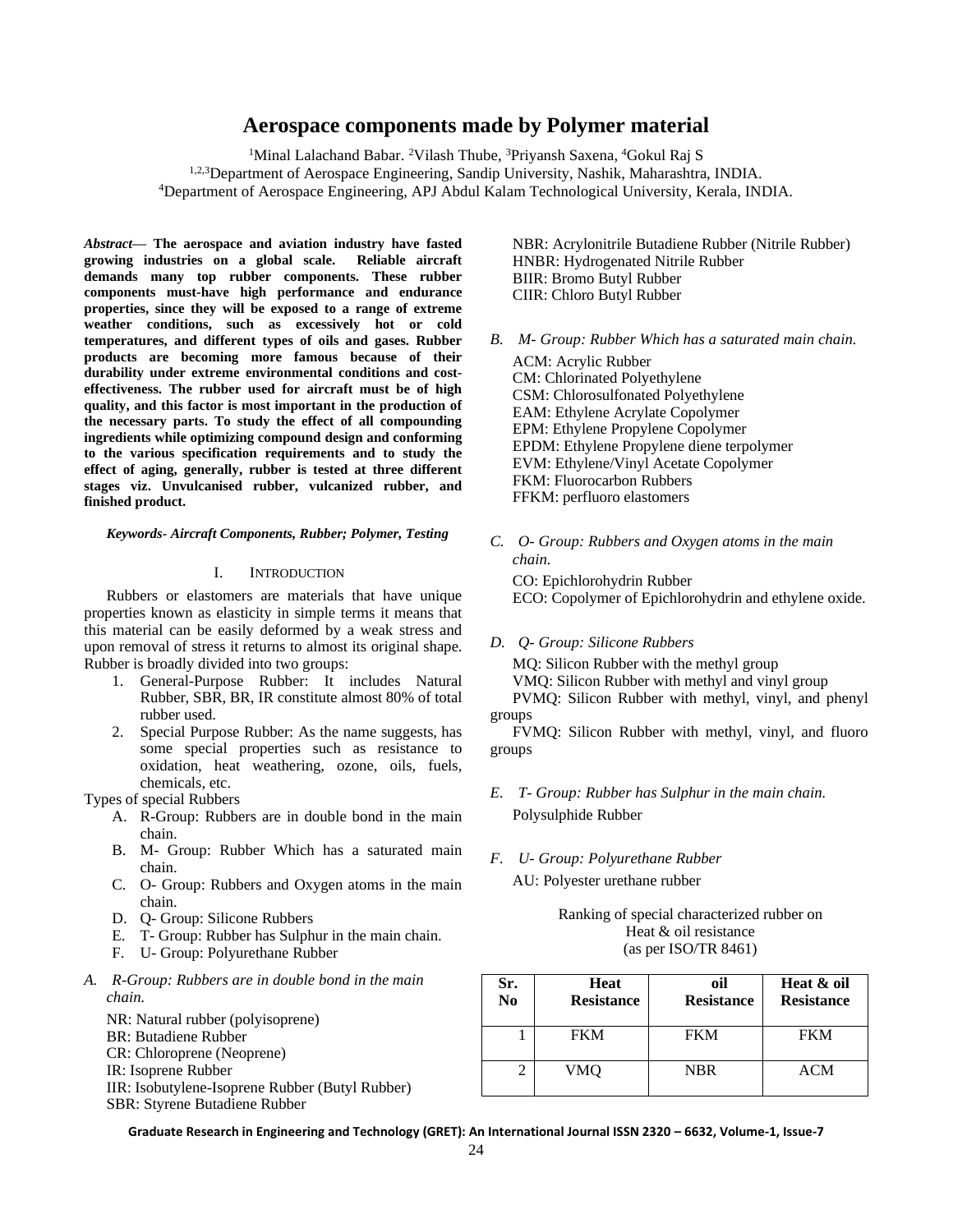| 3 | <b>ACM</b>  | <b>ECO</b> | <b>ECO</b> |
|---|-------------|------------|------------|
|   | <b>ECO</b>  | <b>ACM</b> | <b>CSM</b> |
| 5 | <b>EPDM</b> | <b>CSM</b> |            |
| 6 | <b>CSM</b>  | <b>CR</b>  |            |
|   | <b>NBR</b>  |            |            |

| Sr. No         | <b>Heat</b><br>Resistance up<br>to | <b>Elastomers</b>                              |
|----------------|------------------------------------|------------------------------------------------|
| 1              | 100<br>degrees<br>Celsius          | AU/EU/NR/OT/SBR/PNR                            |
| $\overline{2}$ | degrees<br>125<br>Celsius          | CR, NBR, X-NBR                                 |
| 3              | degrees<br>150<br>Celsius          | CO, ECO, EPDM, EVM,<br>CM, CSM,<br>X-IIR, HNBR |
| 4              | degrees<br>175<br>Celsius          | ACM, EAM, PNF                                  |
| 5              | 200<br>degrees<br>Celsius          | <b>FVMQ</b>                                    |
| 6              | 225<br>degrees<br>Celsius          | VMQ                                            |
| 7              | 250<br>degrees<br>Celsius          | <b>FKM</b>                                     |

### II. PROCESSING OF RUBBER COMPONENTS

Raw rubber goes to Weigh Up compounding as per formulation chart. And then transferred to the Mixing mill. For Mixing Two Roll Mixing Reel is used. By using different types of chemicals such as plasticizers, curing agents, Colour Pigments, Filler materials, Coolants are mixed with Raw rubber to form synthetic rubber sheets. This sheet further goes for testing. Rubber compounding means incorporating rubber ingredients into a rubber mixture so it is evenly dispersed, then the rubber mixture is called a rubber compound. The mill aids in two main steps of rubber processing - [mastication](https://en.wikipedia.org/wiki/Mastication) and mixing. Mastication is when the raw [polymer](https://en.wikipedia.org/wiki/Polymer) is sheared and broken down to create an easier flow. This allows for better incorporation of materials, which leads to the mixing component when the other materials for a compound are added.

To create a rubber compound on a mill, a raw polymer, or base polymer, is needed. The polymer can be several things, including natural rubber, such as SMR CV, SMR 20, SMR L, or a variety of synthetic rubbers such as [nitrile](https://en.wikipedia.org/wiki/Nitrile_rubber) (NBR), [ethylene propylene diene monomer](https://en.wikipedia.org/wiki/Ethylene_Propylene_Diene_Monomer) (EPDM), [butyl,](https://en.wikipedia.org/wiki/Butyl_rubber) polychloroprene (CR), Polyisoprene (IR) and others. The raw rubber after being masticated, in which normally for natural rubber, other ingredients needed to be compounded into the raw polymer either on a mixing Banbury Kneader or other rubber mixing machine then pass to two roll mills for dispersion and sheeting out for rubber compound that is suitable for molding dimension. Rubbing compounding also can be mixed on two roll mills by sequentially adding the ingredient and folding, cut and rolling the rubber to mix. This process creates rubber that can be used to create products.

Ingredients added to make a rubber compound include oils, fillers, and accelerator, which usually includes [sulphur](https://en.wikipedia.org/wiki/Sulfur) or [peroxide,](https://en.wikipedia.org/wiki/Peroxide) and may also include a metal oxide either as an activator such as [zinc oxide,](https://en.wikipedia.org/wiki/Zinc_oxide) in some cases as filler, and also as an activator. After mixing, a compound is removed from the mill in a large sheet and then molded into its desired product.

After mixing rubber sheets are formed and then it is further transferred for Inspection. For inspection purposes, they made some inspection tools with rubber sheets like dumbbells, cylinders, sheets. By using these components inspecting procedure takes place. The main purpose of the test is to ensure the complete curing and also that the material composition is identical with that of the approved rubber compound. The sample size during this testing is usually restricted to 3 percent of a batch. Testing at this stage is mainly to assess the suitability as well as consistency of the test, which are sensitive to the degree of vulcanization and change in the composition of rubber compounds. As an example, the following are the few important tests that pertain to rubber sealing rings. Tensile Strength, Elongation at break, Hardness/ Apparent hardness, Compression set, Swelling, Density, Material Identification, Traceability. The Temperature and duration are to be decided based on the service temperature and type of rubber being used for the application.

Following rubber ingredients used in the rubber industry:

- **Natural Rubber**
- Synthetic Rubber : PBR (Cisamer) 1220/01, SBR 1502/1712/1783, NBR: PVC (70:30) (50:50), NBR: PVC (KNB-35L), EPDM RUBBER, Chloroprene Rubber (B-30/ B-100),Silicone Rubber ,EVA, Process PBR,Process SBR, Process Neoprene
- **Reclaimed Rubber**

White Reclaimed 92%/85%/50%, Black Rubber Compound, Whole Tyre 2\*/3\*/ SF, Tube, reclaim (Natural/ Butyl), EPDM Reclaim

- **Crum Powder** Natural Crum (30 & 40 Mesh), Nitrile Crum (30 & 40 Mesh), EPDM Crum (30 & 40 Mesh)
- **Carbon Black**  HAF N-330, FEF N- 550, GPF N- 660, SRF N- 774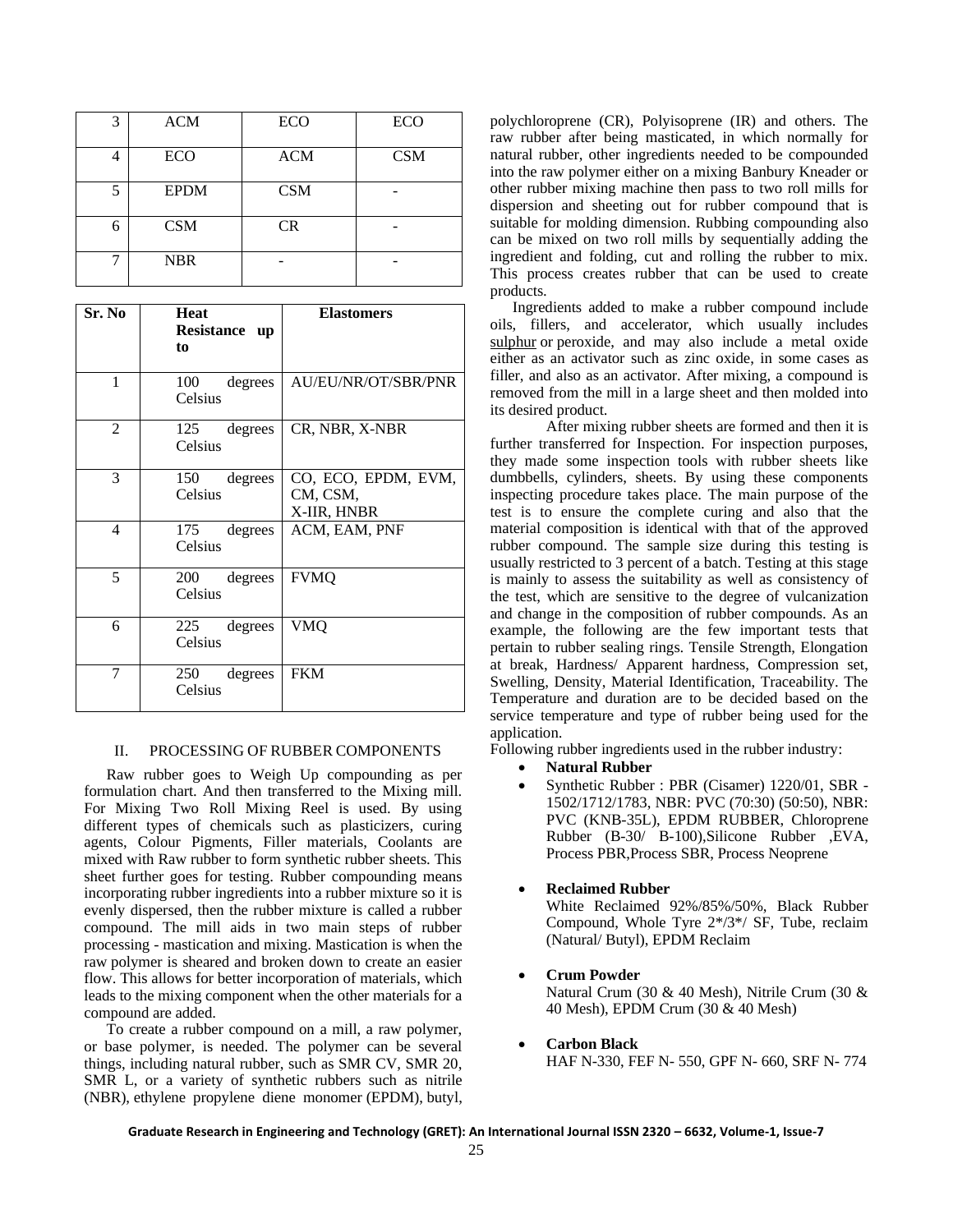• **Silica** 

Aerosil, Precipitated Silica (Sipernat 22 S), Precipitated Silica (Tray Dry), Precipitated Silica (Spray Dry), Ultrasil VN3 Equivalent Grade 175

• **Waxes**

Paraffin Wax (Super/ Medium/ Cheap), Microcrystline Wax (White/ Yellow), Carnauba Wax (Red/ yellow/ Black)

- **Colors & Pigments**  Titanium Dioxide (Anatase/ Rutile), Pigment (All Colors), Silicone Color Masterbatch
- **Oxides** Zinc Oxide (White Seal), Zinc Oxide (Imported 98%), Calcium Oxide, Magnesium Oxide, Red Oxide
- **Activators** Stearic Acid (Godrej / V.V.F)
- **Resins**  Gum / Wood Resin, Petroleum / CI Resin, Phenolic Resin
- **Sulfur Powder**  Yellow Sulphur Powder, Insoluble Sulphur (OT Sulphur)
- **Accelerators** MBT, MBTS, CBS, TMTD, ZDEC, ZDBC, NOBS (MOR), ETU (NA-22), F, ZMBT, TBBS, DPG
- **Flame Retardants** CPW (Chlorinated Paraffin Wax)
- **Antioxidants** SP(Small), SP(Big), SP(E), TDQ, ZMBI, 6PPD
- **Glycols** PEG-400, PEG-4000 H, DEG (Small), DEG (Big)
- **Solvent** Mek, Toluene, Xylene Orthxy
- **Factiees** Brown – G SB, Softice G -, Brown  $G - 50$ , Nitrile G, Sonu G. Asp, White GL

#### III. TESTING

#### *A. Introduction*

To study the effect of all compounding ingredients while optimizing compound design and conform to the various specification requirements and to study the effect of aging, generally, rubber is tested at three different stages viz. Unvulcanized rubber, vulcanized rubber, and finished product. The details are elaborated on below.

### *B. Un-vulcanized rubber*

At this stage, testing is concerned with the measurement of rubber processing parameters such as initial/ minimum viscosity, induction time, scorch time, optimum curing time, curing rate, etc. Additionally, marching or reversion characteristics of rubber can also be confirmed, which indicates the increase or decrease in physical properties. All these processing parameters are generally measured by using the Rheometer. In this equipment about 3-to-4-gram rubber compound is placed between static and oscillating discs which are tightly closed by pressure. The resistance offered in oscillation due to vulcanization of rubber compound is then measured. By Rheometer, viscosity is measured in terms of torque, which changes as the vulcanization progress concerning the time at a particular temperature. During the operation of the Rheometer, initially, torque decreases as the rubber charge is heated up and then progressively increases as the cross-linking in the rubber compound gets initiated. Reading of the automatically plotted graph gives all the above-mentioned information. In addition to the above, plasticity which is defined as easy to deformation of the material on application of load, viscosity/ molecular weight as well as a characterization to confirm saturation/ un-saturation and base of rubber are other properties that are measured on raw rubber.

Raw rubber properties are useful while deciding the type quantity of various compounding ingredients required to be incorporated in the rubber compound.

### *C. Vulcanised rubber*

At this stage following tests are carried out

*1)* Short Term Stress/ Strain tests, which include

- Tensile strength
- Elongation at break
- Tensile set at break
- Hardness test
- *2)* Permanent set test
- *3)* Resistance to liquid test
- *4)* Heat ageing resistance test
- *5)* Weather resistance test
- *6)* Low temperature

#### *D. Finished products*

The main purpose of the test is to ensure the complete curing and also that the material composition is identical with that of the approved rubber compound. The sample size during this testing is usually restricted to 3 percent of a batch. Testing at this stage is mainly to assess the stability as well as consistency during the manufacturing of a product. In this testing, emphasis should be to include the tests, which are sensitive to the degree of vulcanization and change in the composition of rubber compound, as an example, the following are a few important tests that pertain to rubber sealing ring:

- a. Tensile strength
- b. Elongation at break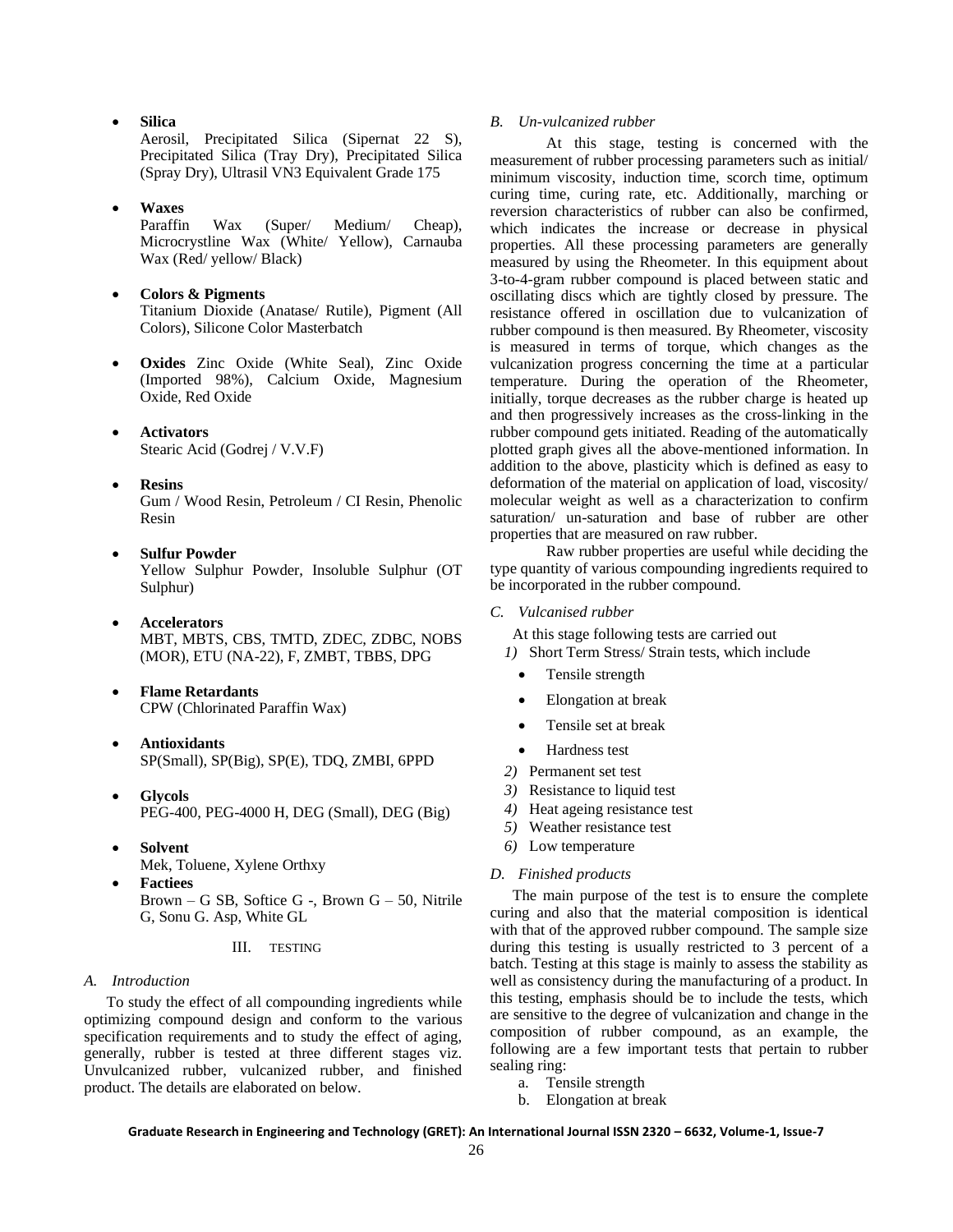- c. Hardness/Apparent hardness
- d. Compression set
- e. Swelling
- f. Density
- g. Material identification

The Temperature & duration are to be decided based on the service temperature and type of rubber being used for application. It is recommended that the variation in the results of the batch acceptance test should always be compared with the test results obtained at the time of evaluation/ approval of material. Generally, statically quality control data should be made available for comparison.

#### *E. TEST METHODS & SIGNIFICANCE*

At the time of indigenous development of various rubber compounds, physical-mechanical property measurement is the main criteria to accept or reject the developed material before subjecting it to further end use evaluation. Russian manufacture's site after confirming of physical-mechanical properties. Because of this, it is felt necessary to discuss in brief all such tests that are carried out at the time of development of indigenous rubber compound.

#### **1. SPECIFIC GRAVITY (DENSITY)**

Specific Gravity is normally abbreviated to SG and is the ratio of the weight of a given substance to the weight of an equal volume of water at a specified temperature. For rubber sheeting, this is generally expressed as the **Weight Per Square Metre Per mm Thickness**. The SG of a solid rubber will vary according to its formulation and polymer type.

#### **2. ELONGATION**

Elongation or strain is the extension between benchmarks produced by a tensile force applied to the test piece and is expressed as a percentage of the original distance between the marks.

#### 3. **TENSILE STRENGTH**:

It is maximum tensile force due to stretching a test piece.

#### **4. HARDNESS**

**Hardness** is the resistance to deformation of material surface on the application of applied load. It is a resistance to penetration deformation.

Dead load Tester: Which measure Hardness in IRHD (international of Rubber Hardness Degree)

Micro Hardness Tester: Measured for low thickness Rubber products like

O Ring, Profiles Etc.

Durometer: it Measures Hardness in Shore- A for shaft Rubber & Shore-D for hard rubber Such as Plastics, ebonite, etc.,

### **5. Oil Swelling:**

The change in the volume of rubber articles is due to the absorption of oil or other fluid.

# **6. OZONE RESISTANCE:**

Ozone testing is a method used to determine a rubber or elastomer's resistance to ozone degradation. The elastomer samples are placed in a special chamber that exposes them to ozone at concentration and duration specified by a testing specification or standard. A sample that does not stand up to

the effects of ozone exposure will crack at the surface and sometimes break in two.

#### **7. FROST RESISTANCE:**

Frost resistance is nothing but the ability for elastic recovery at specified sub-zero temperatures after releasing the compression load. The rubber compound is used for low temp. application.

# **8. FLEX CRACKING TEST**

Flex-crack resistance is the ability to withstand several flexing cycles without experiencing the occurrence of surface cracks as a result of stress.

#### **9. CONFIRMATION OF BASE RUBBER**

The reverse engineering technique is used to identify base material.

#### **10. INSPECTION OF ASSEMBLY**

Finished items are required to comply with the relevant specification for the particular type of items, The items shall be inspected & tested for compliance with the requirements. Assembly lines accommodate a wide variety of parts. A missing part or an assembly defect may affect product performance and in the worst case could result in an accident. Each assembly step requires an inspection to ensure that the correct parts have been used and that they meet tolerance requirements. Items are tested as per relevant manufacturing & overhaul technology of aeroengine/aggregate.

#### **11. Functional test:**

Carried at customers end as per relevant application

**12. Endurance test** Endurance testing refers to tests typically done to find out whether an application can withstand the processing load it is expected to have to endure for a long period.

#### IV. EXPERIMENT NO: 1

*Nitrile-based rubber compound.*

| SI.              | <b>Recipe</b>           | Phr               |
|------------------|-------------------------|-------------------|
| No.              |                         |                   |
| 1.               | <b>NBR Raw Polymer</b>  | 100               |
| 2.               | Sulfur                  | 1                 |
| 3.               | ZNO                     | 5                 |
| $\overline{4}$ . | C.I.Resin               | 4                 |
| 5                | Anti-oxidant            | 1                 |
| 6                | Anti-degradants.        | 1.5               |
| 7                | <b>ST.ACID</b>          |                   |
| 8                | M.wax                   | 0.5               |
| 9                | Process Aids            | 0.5               |
| 10               | Carbon SRF              | 65                |
| 11               | Carbon FEF              | 66                |
| 12               | Plasticizer             | 26                |
| 13               | Primary accelerator     |                   |
| 14               | Secondary accelerator   |                   |
|                  | PRESS CURING TEMP./TIME | 150 deg.c/10mints |
|                  | POST CURING TEMP./TIME  | -----N/A-----     |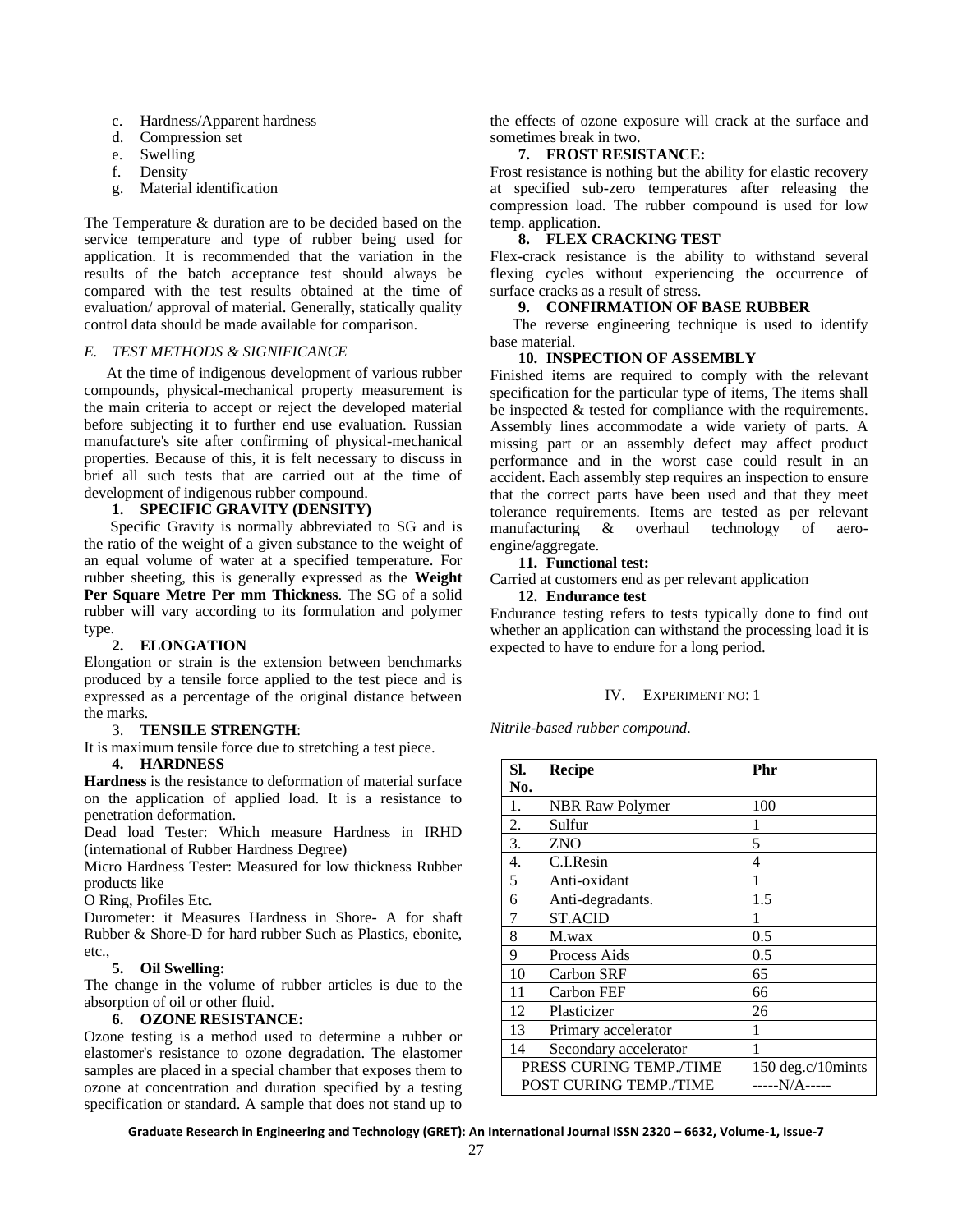Physical-mechanical properties of above rubber compound

| SR.<br>NO. | PHYSICAL PROPERTIES                                                                                                          | <b>RESULT</b><br><b>OBTAINED</b> |
|------------|------------------------------------------------------------------------------------------------------------------------------|----------------------------------|
| 1          | Tensile Strength in kg/cm2                                                                                                   | 109.67                           |
| 2          | Relative Elongation at Break%                                                                                                | 226.33                           |
| 3          | Relative Residual Elongation<br>after a rupture in %                                                                         | 04%                              |
| 4          | Hardness shore "A"                                                                                                           | 79                               |
| 5          | Relative Residual deformation<br>on<br>compression test at 20% at<br>$150^{\circ}$ C for 24 hours in hydraulic<br>oil media. | 23.00%                           |
| 6          | Change in Volume<br>after<br>seasoning at 150 deg.C for 24<br>hours in hydraulic FH-51oil<br>media                           | 24.02%                           |
| 7          | Density gm/cm3                                                                                                               | 1.26                             |

# PROPERTIES:

- 1. Excellent Fuel & Oil Resistance.
- 2. Good temperature Resistance Upto 45 deg.C to +120 deg. Resistance.
- 3. Good Processability & Good abrasion resistance.
- 4. Fuel & Oil resistance is directly proportional to the content of acrylonitrile.
- Typical Products:
	- 1. O-Rings & Seals.
	- 2. Gasket, Bushes.
	- 3. Fuel Tanks.
	- 4. Diaphragms.
	- 5. Hoses & metal bonded parts etc.
	- 6. Oil –resistance Pipes
	- 7. Aircraft & Missile Wire Insulation.
	- 8. Automotive transmission belts.

## END-USE OF MATERIAL

Material approved for manufacturing of MiG-series aircraft components

such as sealing rings, gaskets, bonded valves,

This rubber compound is suitable to use in hydraulic oil media.



### V. EXPERIMENT NO. 2

Silicone rubber is an elastomer consisting primarily of a chain of molecules known as a siloxane bond (-Si-O-Si-). This chain is effectively silicone rubber's "backbone," to which a variety of organic chemical groups can be added, altering its mechanical and material characteristics.

Silicone base rubber compound.

| SR. No.                                           | <b>Recipe</b>           | Phr                     |
|---------------------------------------------------|-------------------------|-------------------------|
| 1.                                                | Silicone raw rubber     | 100                     |
| 2.                                                | Heat stability modifier | 2.5                     |
| 3.                                                | Peroxide                | 1.25                    |
| 4.                                                | Red colour pigment      | 3.50                    |
| Press curing temp./time<br>Post curing temp./time |                         | 170 deg. C/10<br>mints. |
|                                                   |                         | 200 deg.c/04<br>hours.  |

Physical-mechanical properties of above rubber compound

| SR.<br>N <sub>O</sub> | PHYSICAL PROPERTIES                                                                                         | <b>RESULT</b><br><b>OBTAINED</b> |
|-----------------------|-------------------------------------------------------------------------------------------------------------|----------------------------------|
|                       | Tensile Strength in kg/cm2                                                                                  | 65.33                            |
| $\mathfrak{D}$        | Relative Elongation at Break %                                                                              | 190.33                           |
| 3                     | Hardness shore "A"                                                                                          | 78                               |
| 4                     | Relative Residual deformation on<br>compression test at 20% at $200^{\circ}$ C<br>for 24 hours in air media | 23.50%                           |
| 5                     | Density gm/cm3                                                                                              | 1.38                             |

#### PROPERTIES:

- 1. Very Low Compression Set Over -120F to 500F
- 2. Excellent High-temperature Resistance.<br>3. Excellent Low-temperature Resistance.
- Excellent Low-temperature Resistance.
- 4. Excellent Electrical Properties.<br>5. Poor Strength.
- Poor Strength.

Figure 1. Nitrile Rings